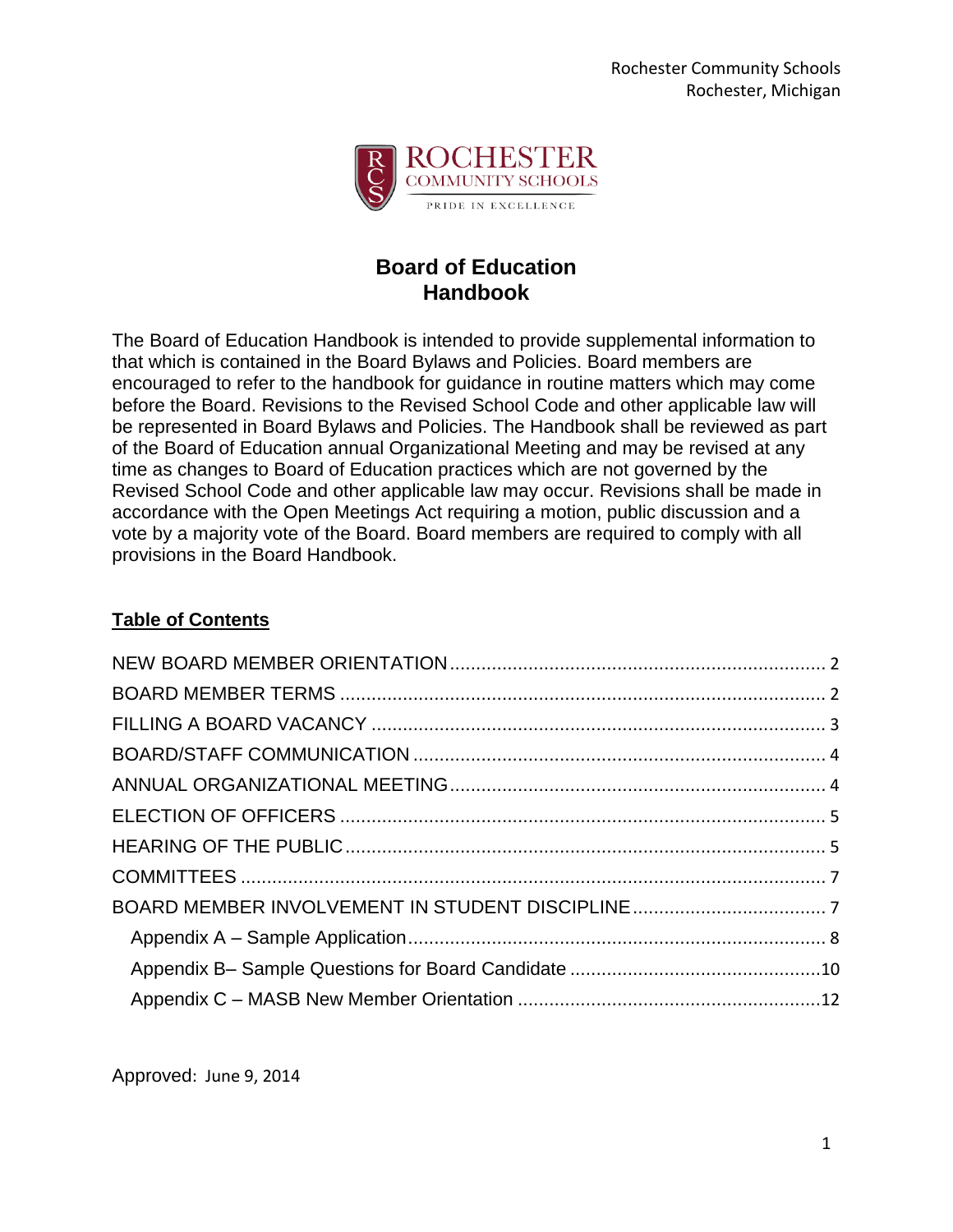### <span id="page-1-0"></span>**NEW BOARD MEMBER ORIENTATION**

The Board and its staff will assist each new member-elect to understand the Board's functions, policies, and procedures before taking office or as soon as possible thereafter. The following methods will be employed:

- The electee will be given selected material on the job of being a member of the Board.
- The electee will be invited to attend Board meetings and to participate in its discussions.
- The electee will be invited to meet with the Superintendent and other Administrative personnel to discuss the structure and functioning of central administration and the district as a whole.
- The electee will be supplied the same materials to prepare for meetings as the Board of Education members receive with the exception of Closed Meeting and confidential information.
- A copy of the Bylaws, Board Handbook and Policies manual of the Board will be given to the electee.
- The Board encourages the participation of all its members at conferences, workshops, and conventions which provide a measure of in-service training and development.

### <span id="page-1-1"></span>**BOARD MEMBER TERMS**

There are seven Board seats which are elected on rotating terms in even year November elections. The following schedule represents the rotation commencing with the November 2014 election.

Seats Elected: November 2014 Seat C – Six Year Term November 2014 Seat D – Six Year Term November 2014 Seat F – Two Year Term (To fill vacancy due to resignation)

November 2016 Seat E – Six Year Term November 2016 Seat F – Six Year Term

November 2018 Seat A – Six Year Term November 2018 Seat B – Six Year Term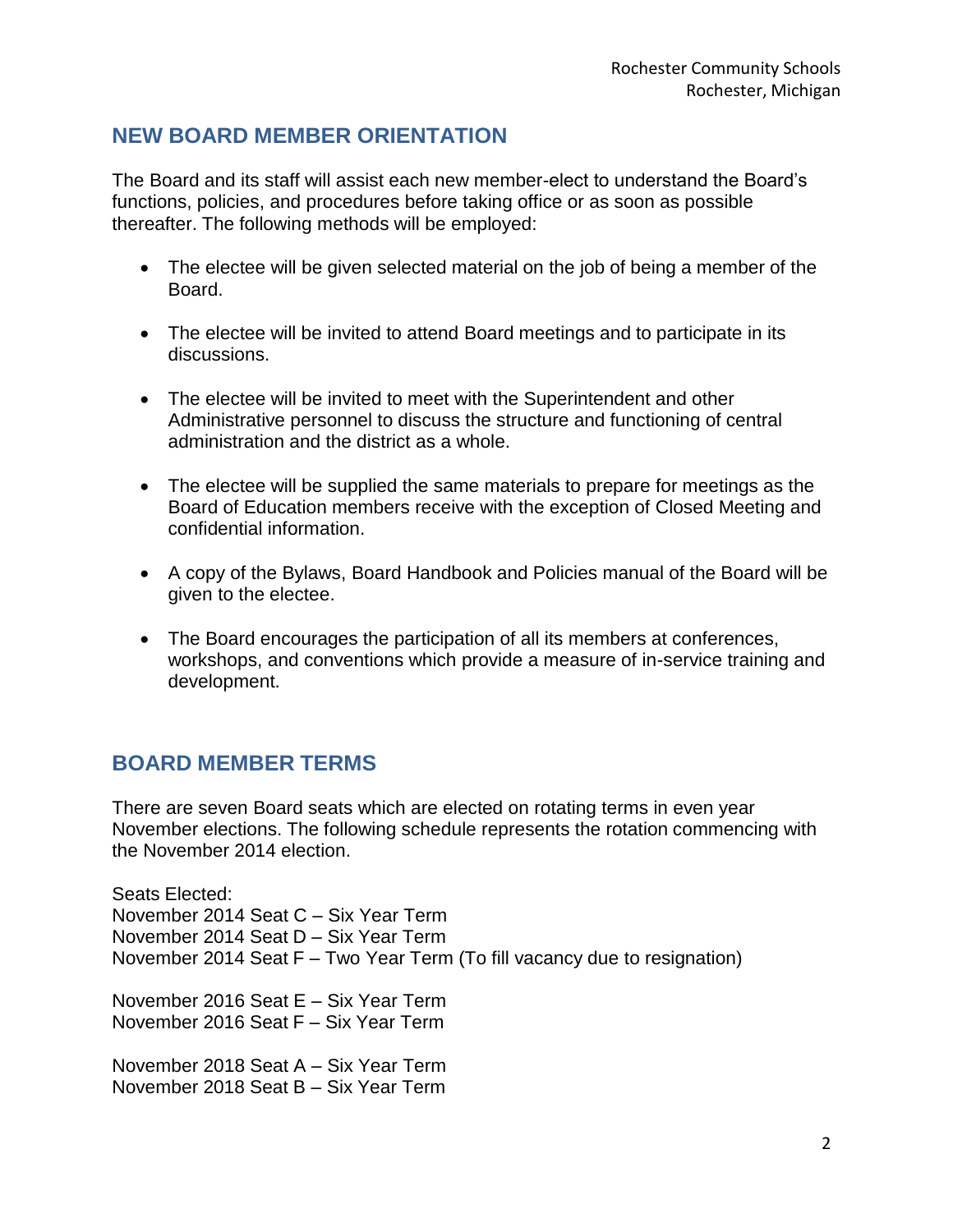November 2018 Seat G – Six Year Term

November 2020 Seat C – Six Year Term November 2020 Seat D – Six Year Term

November 2022 Seat E – Six Year Term November 2022 Seat F – Six Year Term

November 2024 Seat A – Six Year Term November 2024 Seat B – Six Year Term November 2024 Seat G – Six Year Term

## <span id="page-2-0"></span>**FILLING A BOARD VACANCY**

Board Bylaw 0137 references Board vacancies. The vacancy shall be filled by the Board using the following procedure:

- The Board shall seek qualified and interested candidates from the community through the news media, word of mouth, and contacts with appropriate organizations.
- All applicants are to submit a notice of their interest, in writing, to the President of the Board.
- The Board shall interview all interested candidates to ascertain their qualifications.
- To become a candidate an individual must possess the requirements as outlined by law.
- Appointment by the Board to fill a vacancy shall be by majority vote of the full Board at an open meeting.
- An appointed member of the Board shall serve until the next annual school election at which time the position shall be filled for the remainder of the unexpired term.

See Appendix A for sample application and Appendix B for sample questions for candidates.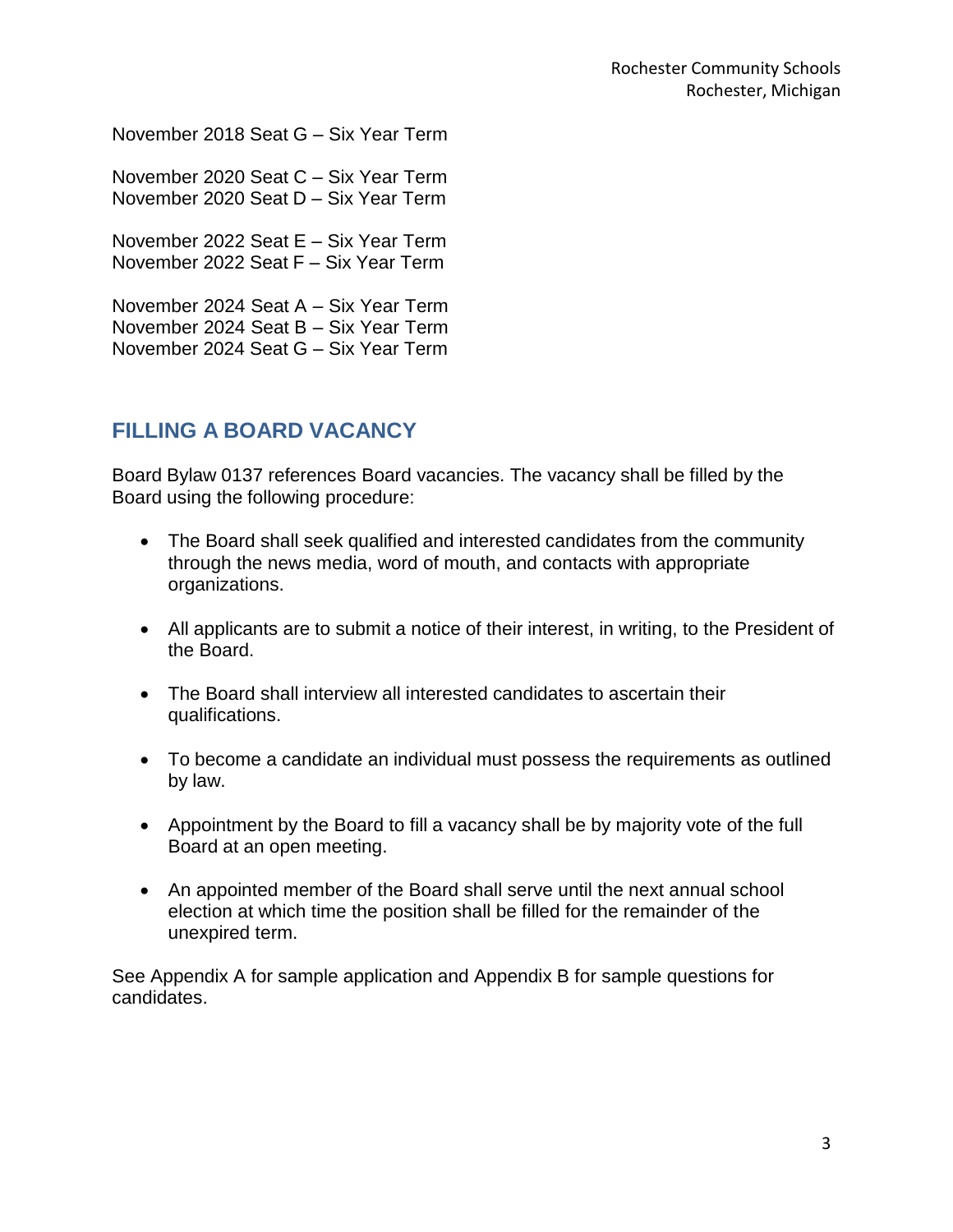# <span id="page-3-0"></span>**BOARD/STAFF COMMUNICATION**

It is the desire of the Board of Education to maintain open communication between itself and school district staff. Board Members seeking clarification regarding the agenda may contact the Superintendent, Board President, and/or Assistant Superintendents.

When emailing questions or comments to the Assistant Superintendents, Board members will copy the Superintendent and the Board president in their emails.

Board Members are entitled to receive copies of existing documents in the possession of the school district except as prohibited by law. Requests for existing reports or documents will be made to the Superintendent and/or Board President.

In the event Board Members are requesting the creation of new reports or documents, the Board Member must inquire at a Board of Education meeting under Additional Business. Board Members will allow the Superintendent sufficient time to direct staff to generate the documents. In the event of a situation requiring immediate attention, requests must be made through the President of the Board or the Superintendent.

### <span id="page-3-1"></span>**ANNUAL ORGANIZATIONAL MEETING**

The Board of Education Annual Organizational meeting is held in January, per Bylaw 0142. At the Organizational Meeting the Board will:

- 1. Establish regular public Board of Education meetings;
- 2. Establish depository accounts and check signatories;
- 3. Authorize persons to invest on behalf of the Rochester Community Schools;
- 4. Authorize persons to enter into agreements with financial institutions for commercial card agreements, custodial agreements, and other transactions;
- 5. Establish authorized persons to sign in the name of Rochester Community Schools;
- 6. Authorize persons to enter District's Safety Deposit Box;
- 7. Designate official newspaper for official publications;
- 8. Designate District legal counsel representation;
- 9. Authorize tax collection for each municipality;
- 10.Designate a person responsible for implementing public notice requirements of the Open Meetings Act**;**
- 11.Designate an insurance carrier;
- 12.Designate persons to serve as Director and alternate Director to the MAISL Management Trust;
- 13.Elect officers.
- 14.Review Board Handbook
- 15.Sign Code of Cooperation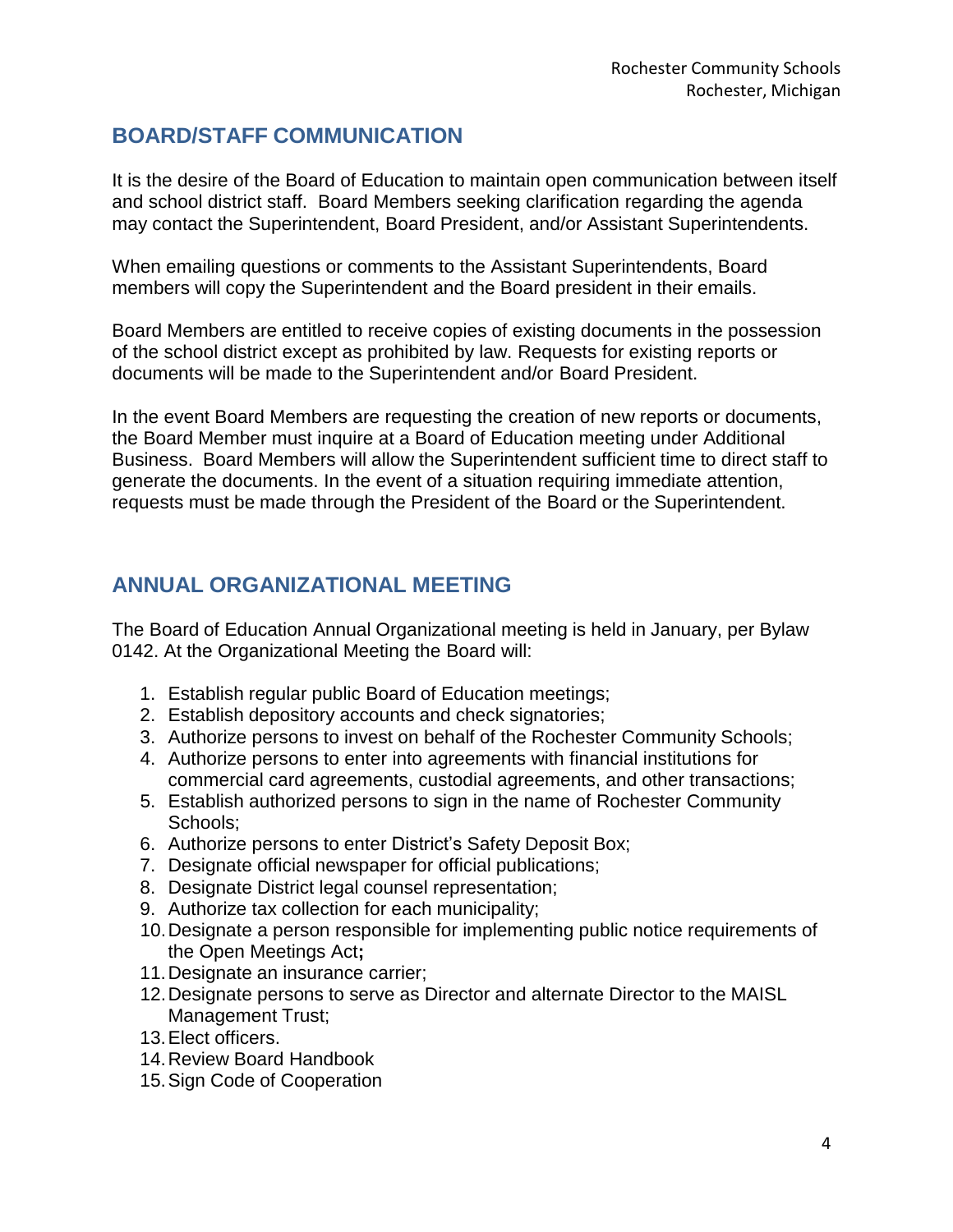# <span id="page-4-0"></span>**ELECTION OF OFFICERS**

The Election of Board officers is held in accordance with Bylaw 0143. The procedure for electing officers will be as follows:

The ranking officer of the preceding Board will preside until the election of a president.

In order for a Member of the Board to stand for election, he or she must be nominated by a Member of the Board. For a vote to take place, a motion must be made and approved to close nominations.

Election of officers will be by a majority of the full Board using a Roll Call vote. Where no such majority exists on the first ballot, a second ballot will be cast for the two candidates who received the greatest number of votes. If no such majority exists on the second ballot, repeat ballots will be voted on until there is a majority.

Officers will serve for approximately one year and until their respective successors are elected and shall qualify.

An officer may resign his/her officer position while remaining on the Board. If the President resigns, the office of President will be filled by the Vice President for the remainder of the term. A new Vice President will then be elected by the Board of Education within 30 days. If any other officer resigns, the Board will elect a new officer within 30 days.

### <span id="page-4-1"></span>**HEARING OF THE PUBLIC**

The Board recognizes the value to school governance of public comment on education issues and the importance of allowing members of the public to express themselves on school matters. Accordingly, members of the public will be allowed at designated times to express themselves on matters relating to the school district.

Members of the public may address the Board during the following agenda items:

- Citizens requesting placement
- All Board action, discussion, and information items
- Additional Business, Citizens present

Permission to speak at any other time during the meeting willbe solely at the discretion of the presiding officer of the Board.

Each speaker must be recognized by the presiding officer in Accordance with Robert's Rules of Order, Newly Revised. Each speaker is to stand, step to the microphone,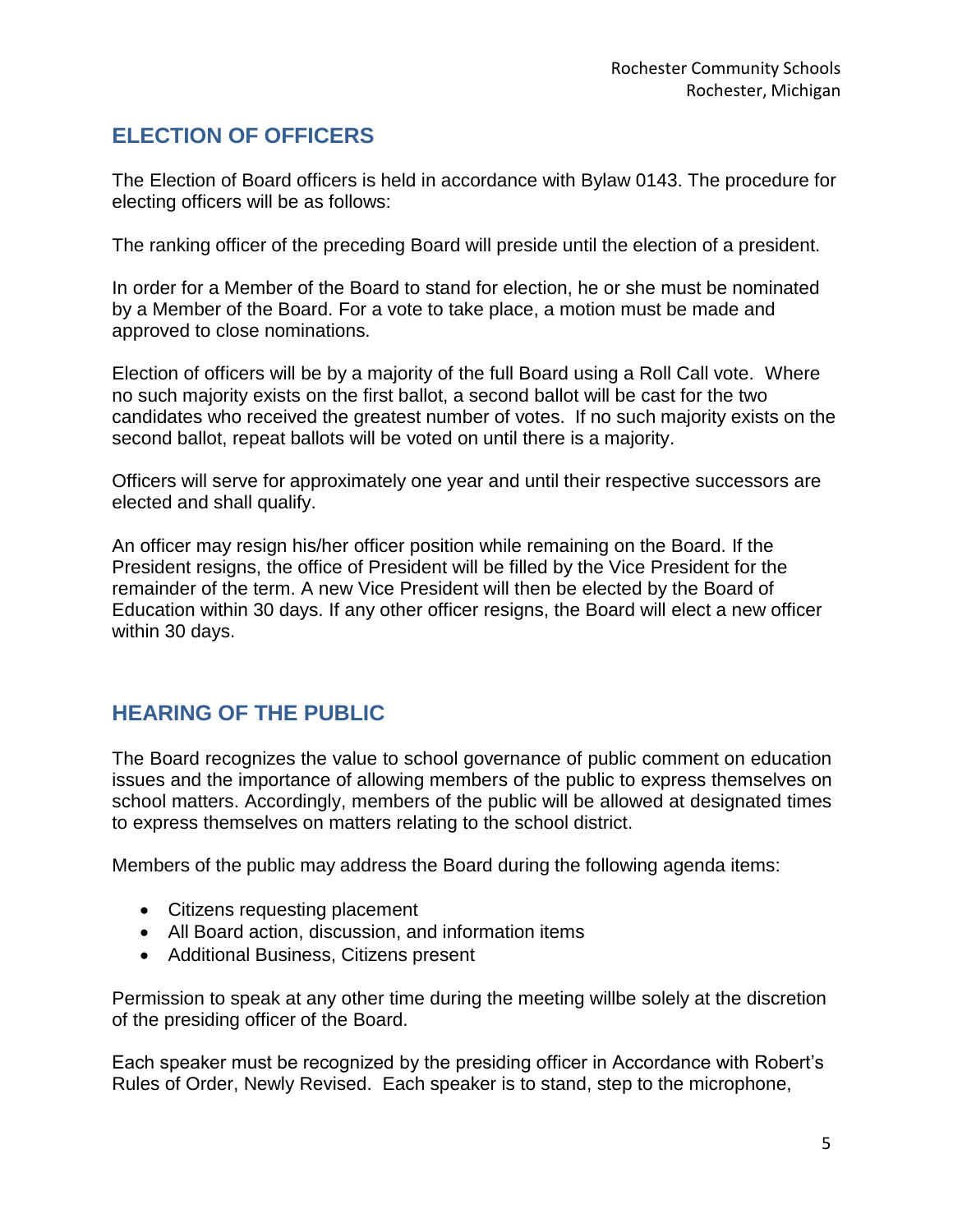identify himself/herself by name, and direct his/her remarks to the Presiding officer within a three (3) minute time frame.

The Board President and/or Superintendent/designee may respond to public comments as appropriate. If comments or questions need further investigation or study, the Board may direct the Superintendent/designee to respond to the community member at a later time.

The presiding officer may terminate a speaker's privilege of address if, after being warned, the speaker persists in improper conduct or remarks including using vulgarity, lewdness, obscenity, and/or references to personal or private matters which are unrelated to the performance of or fitness for public office or employment.

In order to provide for the orderly transaction of business during the meetings of the Board, when any individual citizen or group of citizens wishes to appear before the Board, the following procedures will prevail:

### A. FORMAL PLACEMENT ON THE AGENDA

- 1. Citizens may request formal placement on the agenda by notifying the Superintendent's Office in writing no later than noon on Wednesday preceding the regular meeting of the Board of Education. The written request must include the name, address, telephone number of the person or persons making the request; the name of the group or organization represented; the topic of concern; and discussion of topic, including any supporting documentation.
- 2. Questions, suggestions, or proposals which have been presented verbally should be submitted also in writing and signed by the individual or the spokesman of the group appearing before the Board to the Superintendent on the Wednesday prior to the regular meeting of the Board of Education. The Superintendent and/or Board President will place the item on the agenda as appropriate in accordance with Board Bylaws. The Superintendent and/or his/her designee will contact the citizen regarding his/her placement on the agenda by Friday noon preceding the regular meeting of the Board of Education.

### B. OTHER PUBLIC PARTICIPATION

- 1. Citizens wishing to speak on an agenda item or to comment on an item not on the agenda are required to complete a "Hearing of the Public" information card available at the meeting with his/her name, address, telephone number, date, and topic. After speaking before the Board, the card should be submitted to the recording secretary.
- 2. If more than one person wishes to speak on the same topic, the new speaker is encouraged to provide only new information. If the person is representing an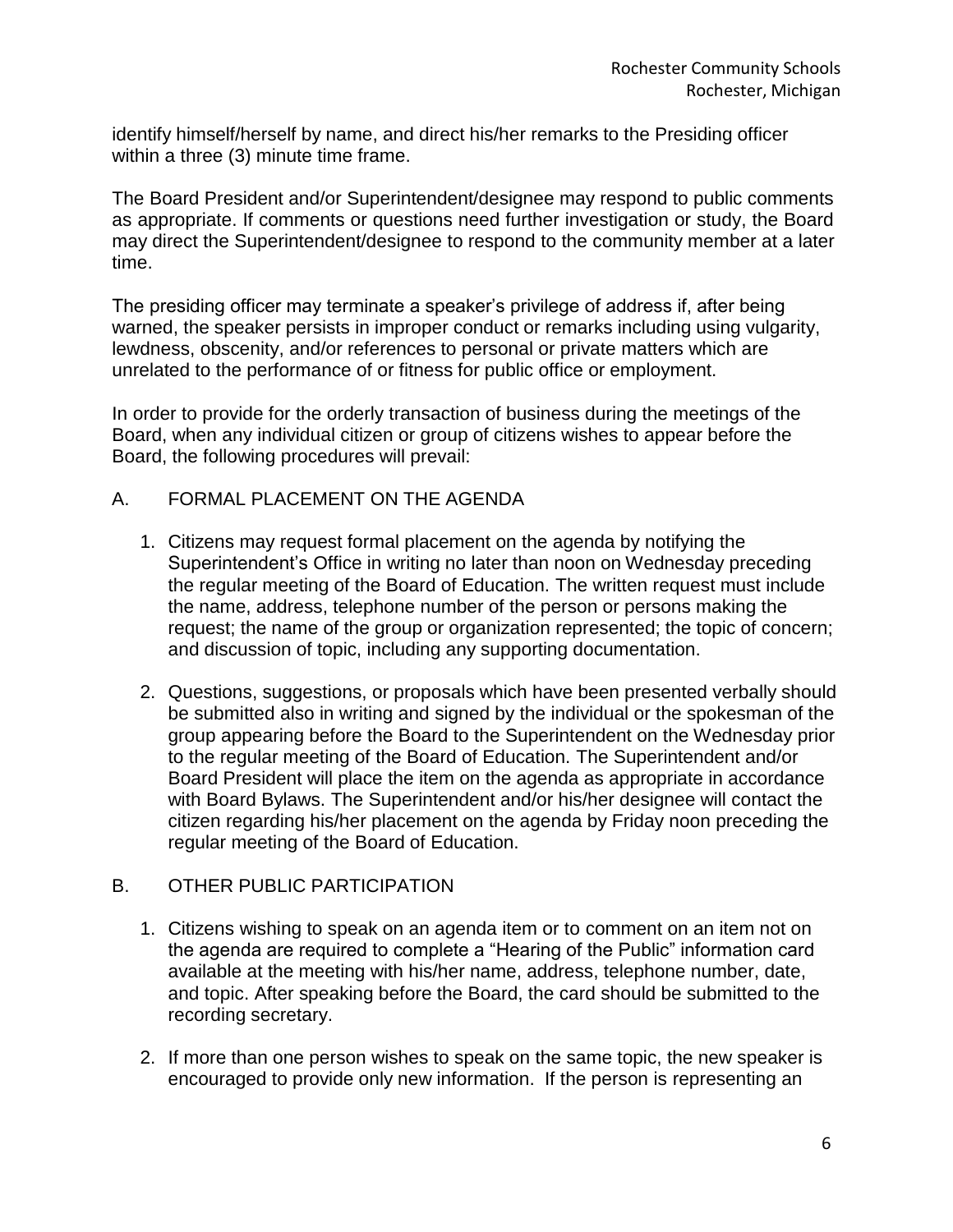organization or group, the person should indicate whether the comments or presentation represents the official view of the organization or group.

- 3. No participant may speak more than once on the same topic unless all others who wish to speak on that topic have been heard.
- 4. All written statements should be given to the Secretary of the Board so that copies may be made available to members of the Board. All written statements and documents presented by an individual or group to the Board of Education during the meeting are considered public documents.

## <span id="page-6-0"></span>**COMMITTEES**

The Board President shall be appointed to the Superintendent's Steering Committee.

The Board Vice President shall be appointed to the Superintendent's Steering Committee and the Superintendent Policy and Curriculum Committee.

The Board Treasurer shall be appointed to the Superintendent's Steering Committee and the Superintendent's Business, Operations and Support Committee.

Two additional Board members will be appointed to each of the Superintendent's committees following the Annual Organizational Meeting.

Board members will be assigned as representatives to PTA Council, Rochester Area Youth Assistance (RAYA), Oakland County School Board Association (OCSBA), Oakland Schools Legislative Committee, MASB Liaison, RCS Foundation, the District Critical Incidence Team (DCIT), the Health Advisory Board, the Career and Technical Advisory Committee and to each school as determined by the President.

### <span id="page-6-1"></span>**BOARD MEMBER INVOLVEMENT IN STUDENT DISCIPLINE**

Board members' decisions in matters pertaining to student discipline should be based solely upon information provided by the Administration and the affected students/parents, and that the Board members should discuss or deliberate the substance of the case only at the appropriate time; i.e., a Board hearing. Any communication coming from community members regarding student discipline should be redirected to the administration.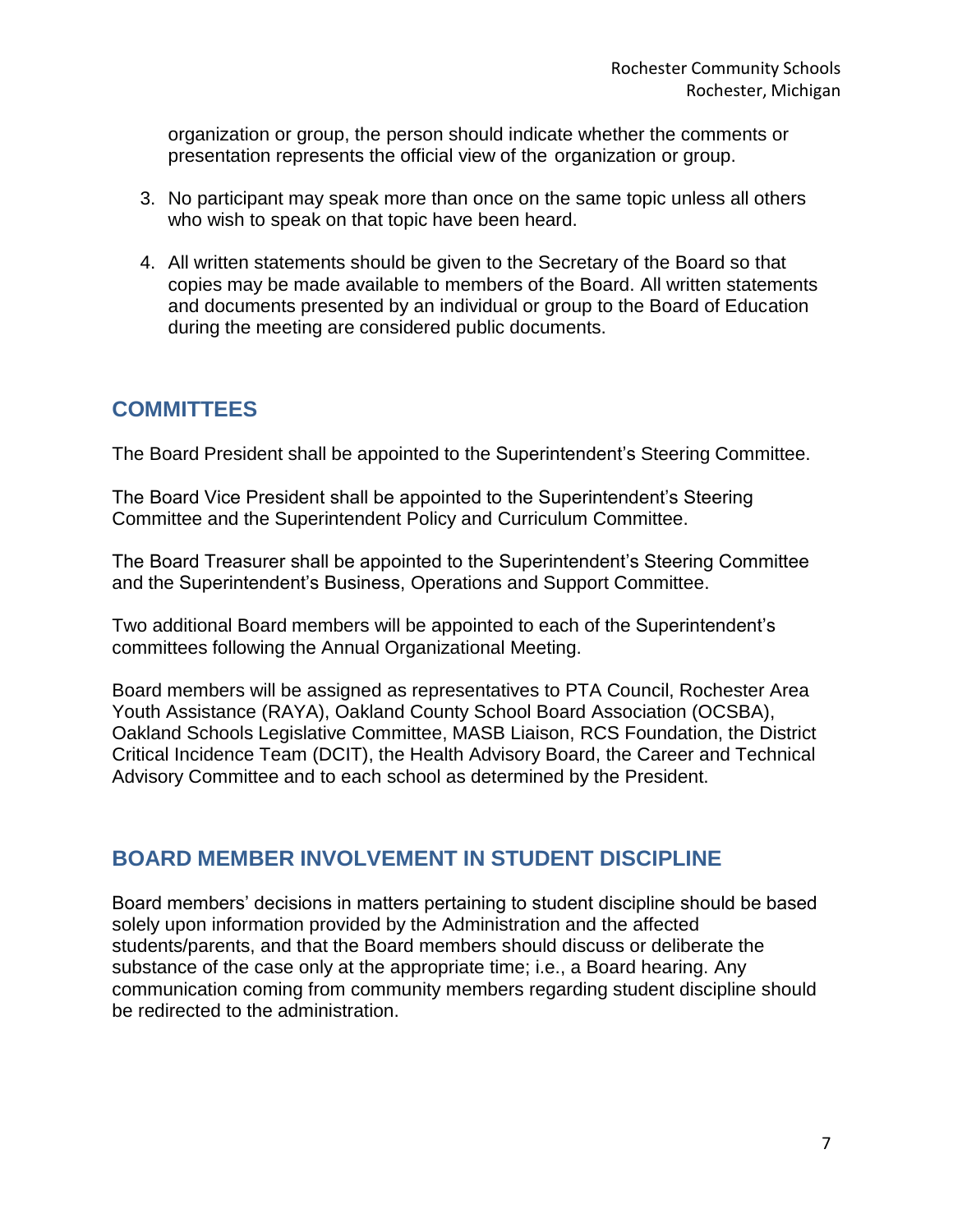### <span id="page-7-0"></span>**Appendix A – Sample Application**

### Application for Appointment to the Rochester Community Schools Board of Education **Term: {Month, Day, Year to Month, Day, Year}**

For consideration as a candidate for appointment, this application, along with a resume, must be received by {time} on {date}. Methods of return include the following:

- 1. Mail to: President, Board of Education Rochester Community Schools 501 West University Drive Rochester, MI 48307 (Please note: Application must be returned by {time} {date}. Postmark date will not be considered.)
- 2. Fax to: Rochester Community Schools Attn: President, Board of Education at 248-726-3105
- 3. Email to: President (email address)
- 4. Drop Off: The Administration Center 501 West University Drive Rochester, MI 48307 Attn: President, Board of Education

Duties and responsibilities of a Board member:

- 1. Monday evenings: Board of Education meetings and closed sessions
- 2. Committee assignments: approximately two meetings per month
- 3. School assignments: three school assignments, approximately six meetings per year
- 4. Liaison assignments: on average, one per month
- 5. Ceremonial duties: commencements, honors events
- 6. Preparation for Board meetings

Additional district information is available at [www.rochester.k12.mi.us](http://www.rochester.k12.mi.us/)

Timeline: Candidates for appointment will be announced on the district website on {date}. There will be an Open House for the community to meet candidates on {date} beginning at {time}. Candidates will be briefly interviewed at a special open meeting on {date} beginning at {time}. Final interviews and the appointment of the Board member will take place at a special open meeting on {date} beginning at {time}. The appointee will be sworn in on {date} at the regularly scheduled Board meeting and will take his/her seat.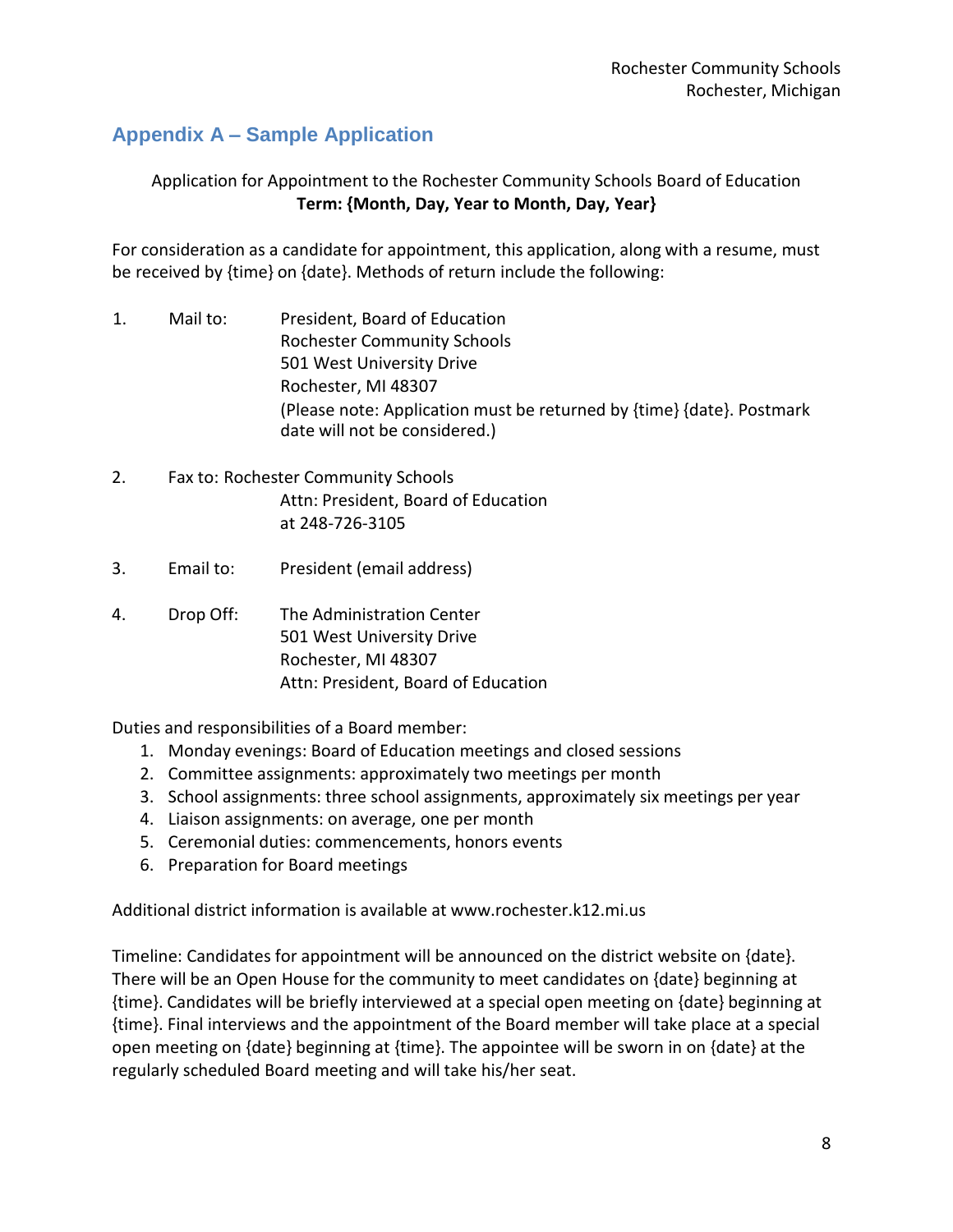#### Rochester Community Schools

Board of Education

#### **Board Member Vacancy Application**

| 1. Are you a:           |                                                                                   |  |
|-------------------------|-----------------------------------------------------------------------------------|--|
| U.S. Citizen YES □ NO □ | Registered voter in the Rochester Community Schools district YES $\Box$ NO $\Box$ |  |

2. Provide biographical information and relevant qualities and skills you would bring to the position. (200 words or less)

3. Explain why you are interested in serving as a trustee on the Rochester Community Schools Board of Education. (200 words or less)

4. Describe at least two major issues facing our school district and what you would do to address those issues as School Board Trustee. (200 words or less)

Applicant may choose to provide responses in a separate word document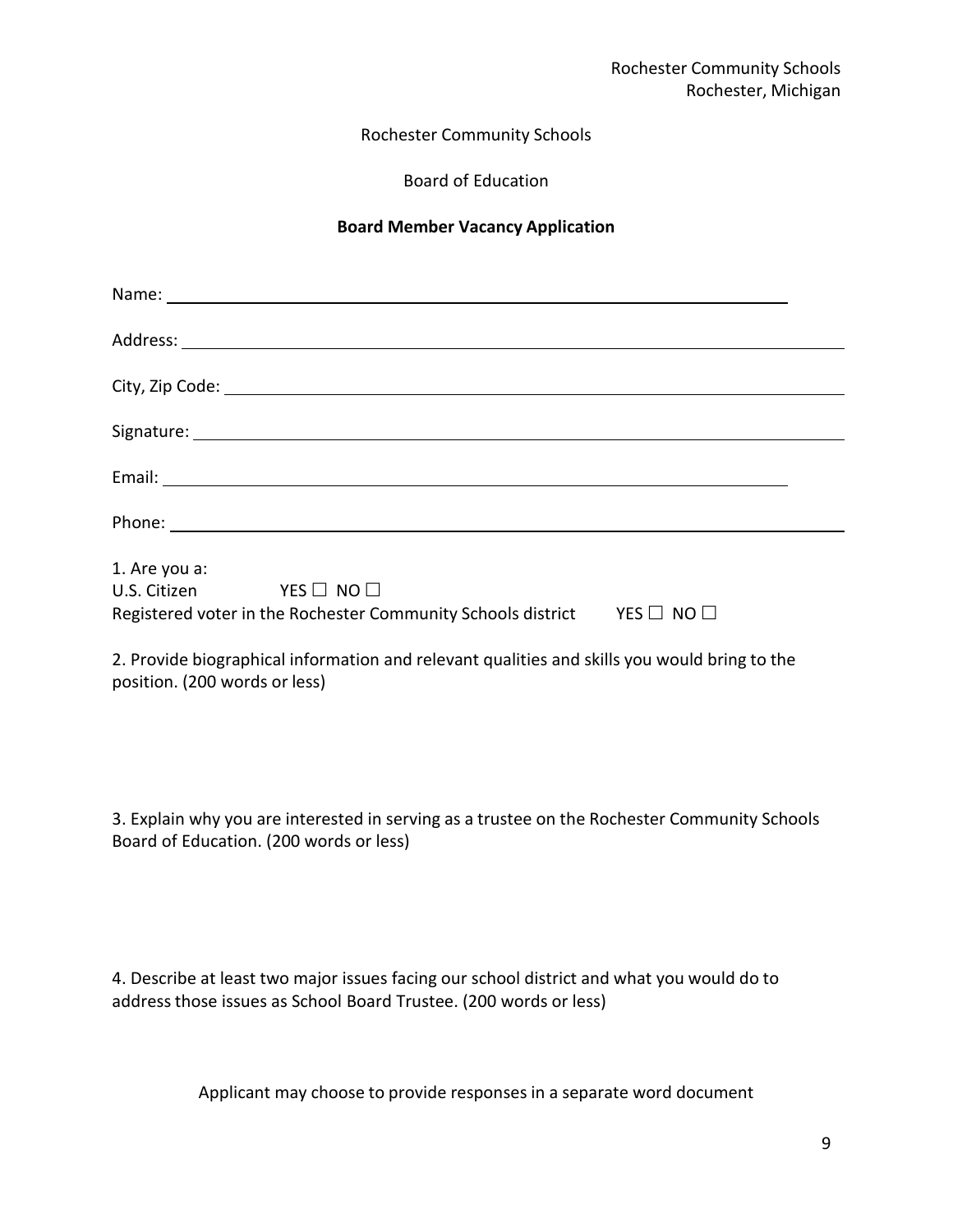# <span id="page-9-0"></span>**Appendix B– Sample Questions for Board Candidate**

Provided are some sample questions to start with, but it's always recommended to customize your questions to meet the specific and unique qualities and issues of your Board, school and community. Once the questions are selected, you may want to have a rating scale for each question so you can fairly evaluate responses.

1. Why are you interested in serving on the school Board?

2. What do you see as the role of a school Board member?

3. What contributions can you make to this school district?

4. How do you feel the school district can improve the academic achievement of students and the professional development of the staff?

5. What are the challenges facing our school district?

6. What are the biggest challenges facing public education today?

7. What approach would you take to helping pass millage renewals, millage increases or Headlee override elections? (If applicable now or in the future)

8. What qualities, skills and experience would you bring to the Board?

9. If you were faced with a tough issue as a Board member (raising taxes, cutting staff, programs), what kind of data would you need to help you make your decision?

10. What do you see as the roles and responsibilities of school Board members?

11. At times you may be caught between legitimately opposing points of view. There may be a difference between your personal point of view and the policy or law that you're required to uphold as a trustee. How will you handle this?

12. What do you think are the most important skills for students to have when they graduate?

13. Describe how you'll advocate openness and democratic processes in all Board activities with emphasis on team decision-making and consensus.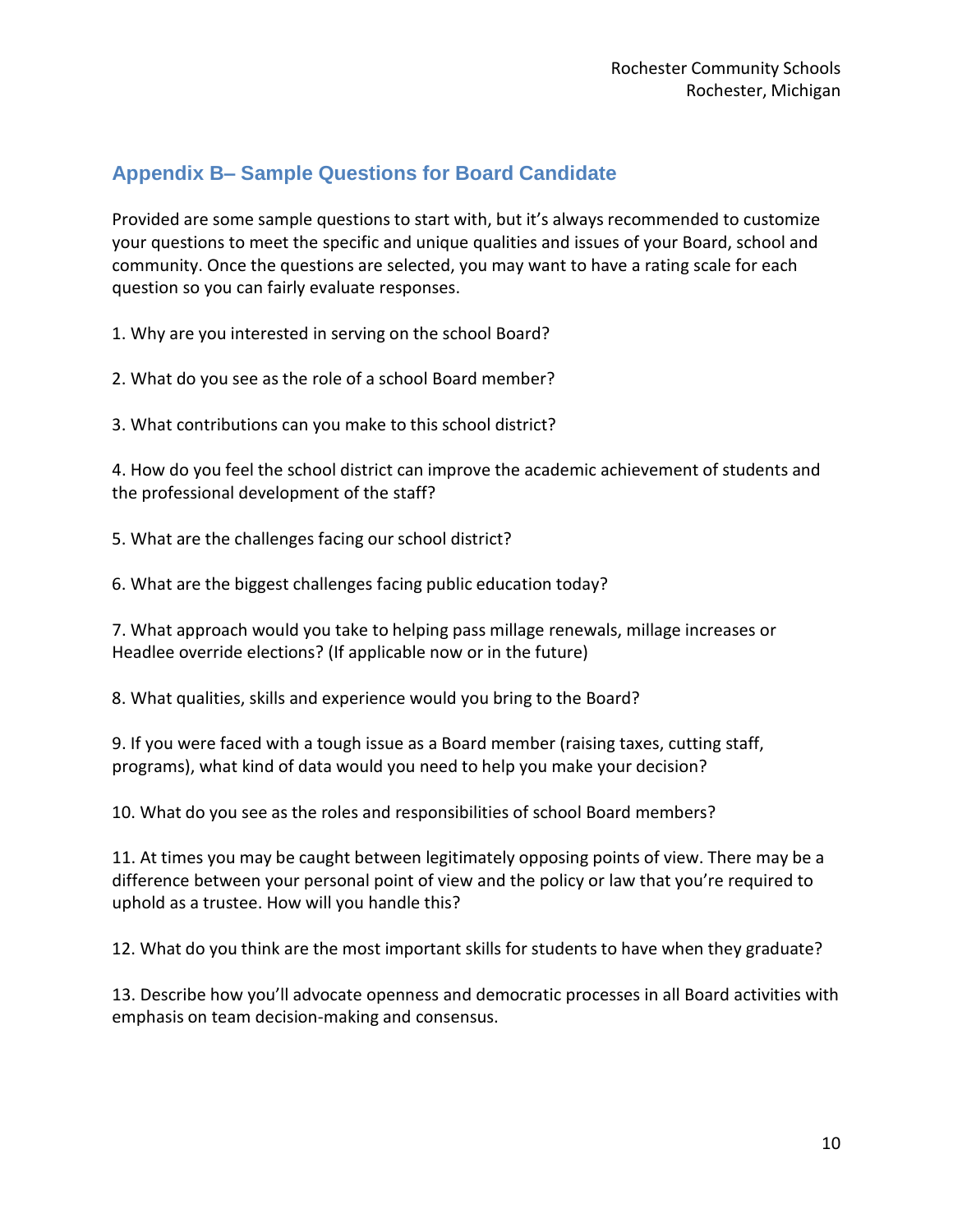14. Are you willing to pursue the skills, the knowledge and the training necessary to become a fully functioning and effective Board member? Provide examples of how you might accomplish this.

15. When voting on issues, are you always willing to put learning first and give primacy to what's best for children?

16. In the challenging times that we're facing this year, why have you decided to be a part of the decision-making process?

17. What would you like to see changed in the district and how do you envision your role in that change?

18. An average month for a school Board member includes about five scheduled meetings and perhaps another five school or community related activities. In addition, there's daily email correspondence, required reading and district updates. How will you fit this into your schedule?

19. As a Board member you'll be asked to make decisions where you must put aside what's best for you, your family, your friends and your school to do what's best for the students and district. What does this mean to you?

20. After review and discussion on significant issues, the Board operates by a majority vote. When the majority vote is different from your position how would you manage the situation?

21. What are your beliefs about the use of technology in education?

22. Working effectively with other school Board members and the superintendent requires skills in communication and decision-making. How do you see yourself working with other members of the leadership team? What is your vision for education in this community?

23. How can a Board know if its goals are being accomplished and its policies carried out?

24. How do you view the relationship between the Board of Education and the administration/staff?

25. If appointed to the Board, would you seek re-election when the appointment expires?

26. Describe your response if a parent cornered you in the grocery store and asked for your support on a particularly hot issue?

27. What will you do to become more effective as a Board member?